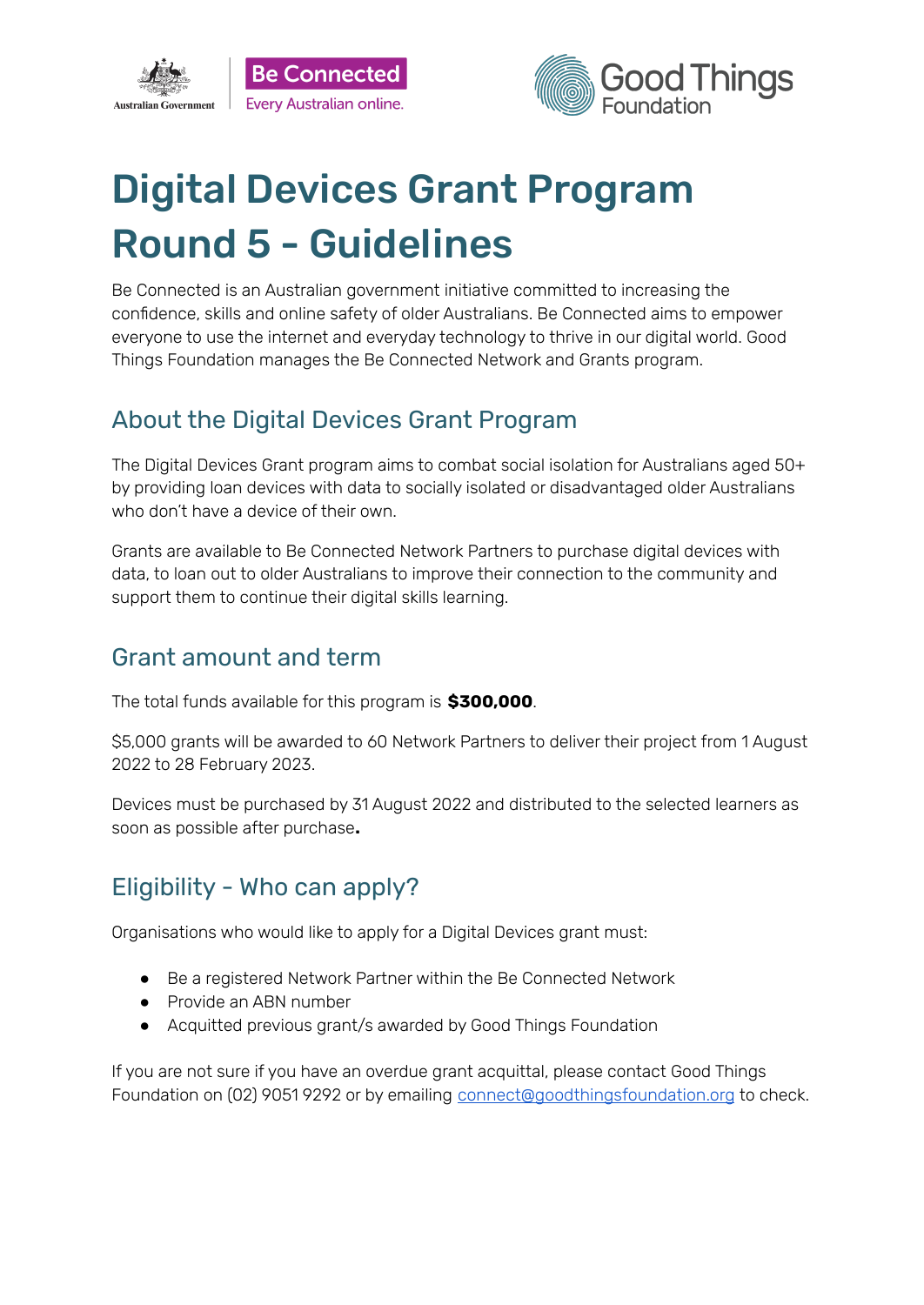## What do I have to do for the grant?

The grant will support Network Partners to purchase digital devices with data to loan to older Australians.

Network Partners will manage the loan process - responsible for repairs of faults, managing breakages, and ensure appropriate and thorough cleaning processes are in place between loans.

Successful applicants will be required to:

- Purchase digital devices with prepaid sim cards/dongle with data and arrange safe transportation of devices to older Austraians aged 50+
- Purchase devices by 31 August 2022, and forward copies of receipts (for devices only) to Good Things Foundation after purchase
- Ensure devices are set up and ready to use prior to loaning them to learners the device should have the sim installed, charged and ready for use and the Be Connected learning portal should be bookmarked along with any other apps or programs appropriate to the learner e.g. Zoom, Skype, govt apps etc.
- Outline how they will safely deliver the device to the learner
- Maintain an inventory log and record the details of each loan event
- Ensure the learner is aware of the Device Usage [Guidelines](https://www.beconnectednetwork.org.au/sites/default/files/device_usage_guidelines.pdf) and signs the [Devices](https://www.beconnectednetwork.org.au/sites/default/files/device_loan_agreement.pdf) Loan [Agreement](https://www.beconnectednetwork.org.au/sites/default/files/device_loan_agreement.pdf) prior to accepting the device
- Support learners to use their loaned device by showing them how to switch the device on and guiding them through their first experience so they feel comfortable in using the device
- Arrange the safe return of loaned devices at the end of each loan term and ensure the appropriate and thorough cleaning of the device prior to loaning to another learner
- To ensure the protection of information and privacy, each device must undergo a full reset between loans. This will erase all saved data, account information, installed applications, photographs and emails
- Have a continuity plan for the use of devices after the grant term has ended outline how having additional devices will build capacity in your Be Connected program e.g. allow you to host additional sessions to more people; be able to loan devices to learners to practise between classes; expand your reach through outreach sessions etc.

Applicants are also expected to show learners how to access the Be Connected learning program and support them continue their digital skills learning through [online](https://goodthingsfoundation-dot-yamm-track.appspot.com/Redirect?ukey=1bO5W_Fbfdgir-YRjoljjfsl_AkqcQps4HBYn-XCbtzk-1018325505&key=YAMMID-66126800&link=https%3A%2F%2Fwww.beconnectednetwork.org.au%2Fsites%2Fdefault%2Ffiles%2Fchecklist_delivering_sessions_remotely.pdf) tech [sessions](https://goodthingsfoundation-dot-yamm-track.appspot.com/Redirect?ukey=1bO5W_Fbfdgir-YRjoljjfsl_AkqcQps4HBYn-XCbtzk-1018325505&key=YAMMID-66126800&link=https%3A%2F%2Fwww.beconnectednetwork.org.au%2Fsites%2Fdefault%2Ffiles%2Fchecklist_delivering_sessions_remotely.pdf)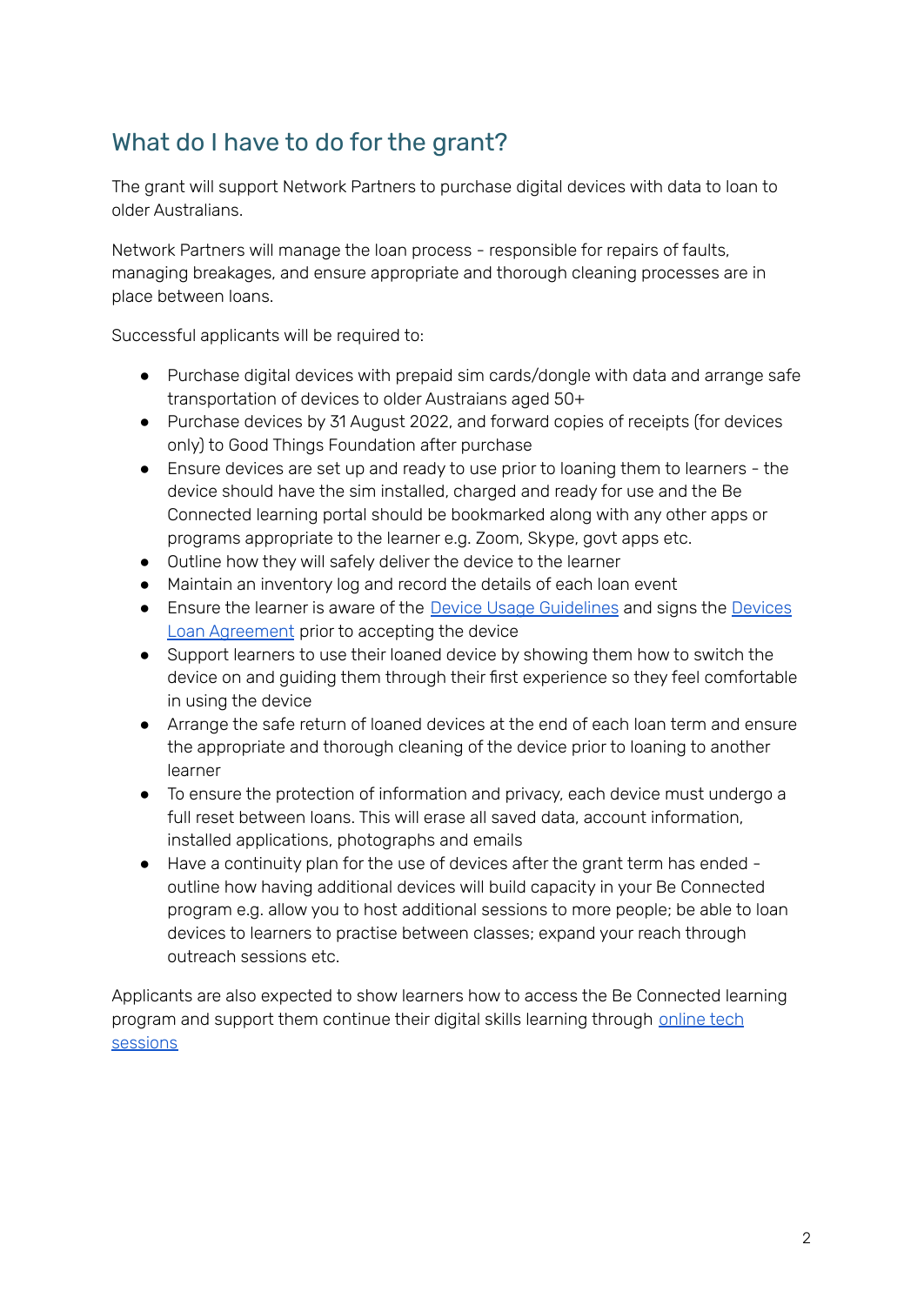### What are we looking for?

With limited funding available, up to \$300,000 of grants will be awarded under this funding opportunity, eligible applications will be competitively assessed on their merits with priority given to applications that can clearly demonstrate the organisation:

- Has the capacity to deliver digital skills training through a digital platform
- Need for devices has identified users in their community who do not have access to a device
- Is supporting communities impacted by recent natural disasters e.g. floods, bushfires
- Has a continuity plan for the use of the devices after the grant term has ended
- Demonstrates good value for money

#### Support you'll receive from us:

Good things Foundation have developed a Guide: *Loaning devices to [learners](https://www.beconnectednetwork.org.au/sites/default/files/guide_-_loaning_devices_to_learners_march_2022.pdf) during the COVID-19 social [distancing](https://www.beconnectednetwork.org.au/sites/default/files/guide_-_loaning_devices_to_learners_march_2022.pdf) period*. It contains useful information on what to do when you receive your Digital Devices grant funding and how to get the devices to over 50's in your community.

To assist Network Partners manage the loan process, we have developed [Device](https://www.beconnectednetwork.org.au/sites/default/files/device_usage_guidelines.pdf) Usage [Guidelines](https://www.beconnectednetwork.org.au/sites/default/files/device_usage_guidelines.pdf), which outlines the conditions for use of a loan device and a [Device](https://www.beconnectednetwork.org.au/sites/default/files/device_loan_agreement.pdf) Loan [Agreement](https://www.beconnectednetwork.org.au/sites/default/files/device_loan_agreement.pdf) for learners to sign before they accept the device.

We have also developed the following resources for your Digital Devices loan program:

- Checklist for [delivering](https://goodthingsfoundation-dot-yamm-track.appspot.com/Redirect?ukey=1bO5W_Fbfdgir-YRjoljjfsl_AkqcQps4HBYn-XCbtzk-1018325505&key=YAMMID-66126800&link=https%3A%2F%2Fwww.beconnectednetwork.org.au%2Fsites%2Fdefault%2Ffiles%2Fchecklist_delivering_sessions_remotely.pdf) sessions remotely
- [Choosing](https://goodthingsfoundation-dot-yamm-track.appspot.com/Redirect?ukey=1bO5W_Fbfdgir-YRjoljjfsl_AkqcQps4HBYn-XCbtzk-1018325505&key=YAMMID-66126800&link=https%3A%2F%2Fwww.beconnectednetwork.org.au%2Fsites%2Fdefault%2Ffiles%2Fwebinar_software_tipsheet.pdf) the right software to deliver sessions remotely
- [Examples](https://goodthingsfoundation-dot-yamm-track.appspot.com/Redirect?ukey=1bO5W_Fbfdgir-YRjoljjfsl_AkqcQps4HBYn-XCbtzk-1018325505&key=YAMMID-66126800&link=https%3A%2F%2Fwww.beconnectednetwork.org.au%2Fsites%2Fdefault%2Ffiles%2Fexamples_of_packages_to_purchase_with_the_digital_devices_grant.pdf) of packages to purchase with the digital devices grant

#### Use of Funds

You are required to clearly outline your proposed expenditure in the budget you submit with your application. You must specify the type and number of devices you plan to purchase, their costs, and from where you plan to purchase them.

Funds can **only** be used for:

- Purchase of devices for the purpose of loaning them out to older Australians aged 50+
- prepaid data (sim card; dongle with data)
- Protective case for devices
- Delivery costs for purchasing devices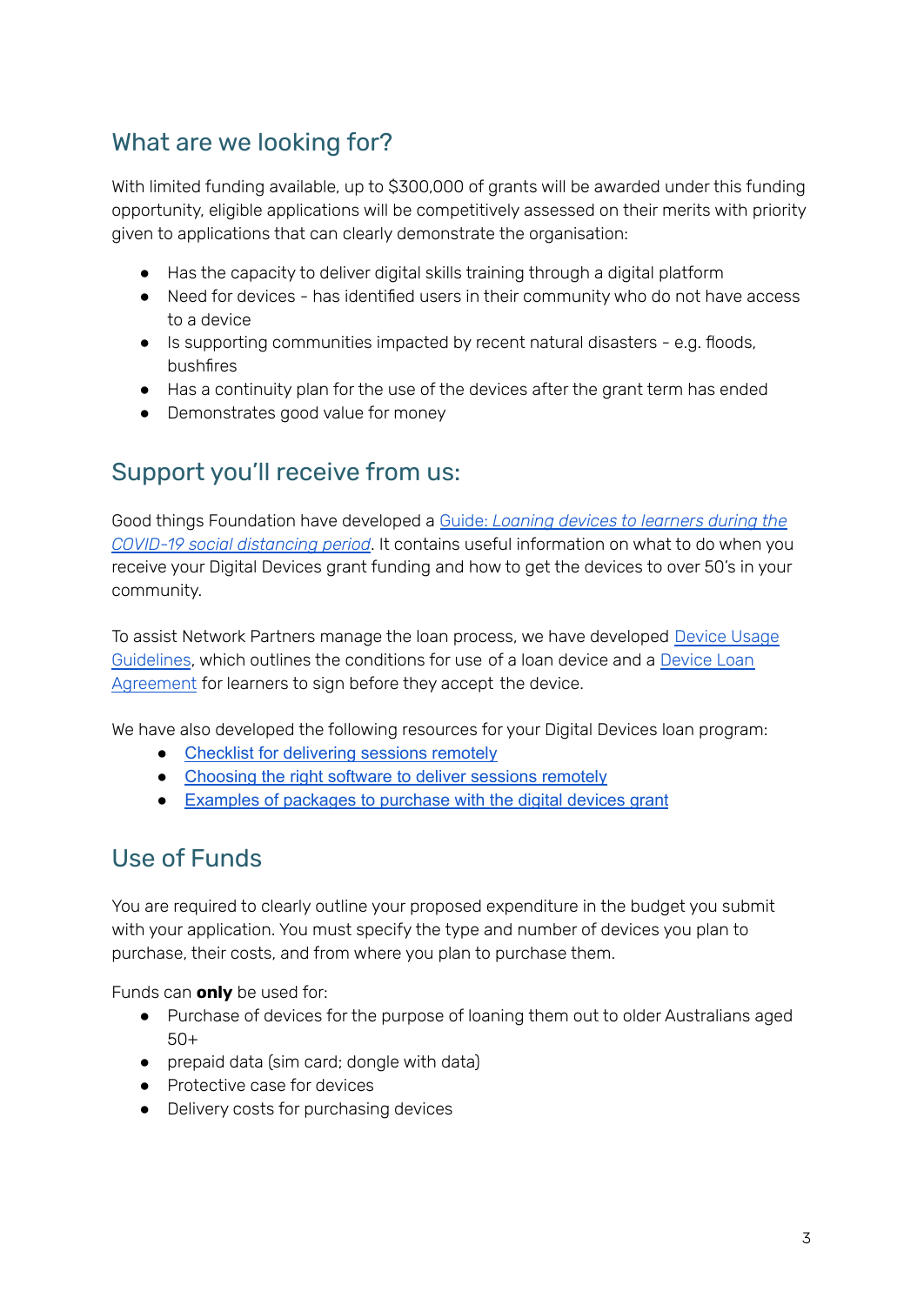Please note, funds cannot be used for ongoing operational costs or activities, staffing, administration and project management cost or to purchase software.

Grant recipients will be required to purchase their devices and email copies of receipts to [connect@goodthingsfoundation.org](mailto:connect@goodthingsfoundation.org) by **31 August 2022**.

## Notification and Payment

All applicants will be notified of the outcome of their application via email by 30 June 2022.

If your application is successful, the full amount of the grant, \$5,000 (+ GST if applicable), will be transferred to you from 4 July 2022, **once a contract has been accepted online and an invoice has been emailed to [connect@goodthingsfoundation.org.](mailto:connect@goodthingsfoundation.org)**

## Project timeline

| <b>Activity</b>                                                                             | <b>Date</b>                          |
|---------------------------------------------------------------------------------------------|--------------------------------------|
| Online applications open                                                                    | Monday, 6 June 2022                  |
| Deadline for applications                                                                   | Friday, 24 June 2022 by 23:55 (AEST) |
| Communication of results to all applicants                                                  | Thursday, 30 June 2022               |
| Payment date                                                                                | Monday 4 July 2022                   |
| Deadline for purchase of devices and<br>submission of receipts to Good Things<br>Foundation | 31 August 2022                       |
| Project start and finish date                                                               | 1 August 2022 to 28 February 2023    |
| Final report                                                                                | 31 March 2023                        |

## Reporting and Record Keeping

Successful applicants will be required to submit a final report and financial acquittal within one month of the contract ending. In the report, we would like to know:

- 1. What digital devices were purchased and quantity
- 2. How many learners aged 50+ were loaned devices
- 3. How many of these learners were new to Be Connected
- 4. How many of these learners registered on CaptureIT
- 5. What level of support did you provide learners throughout the loan period
- 6. Where are the digital devices now, and how are they being utilised in the ongoing delivery of your Be Connected digital literacy classes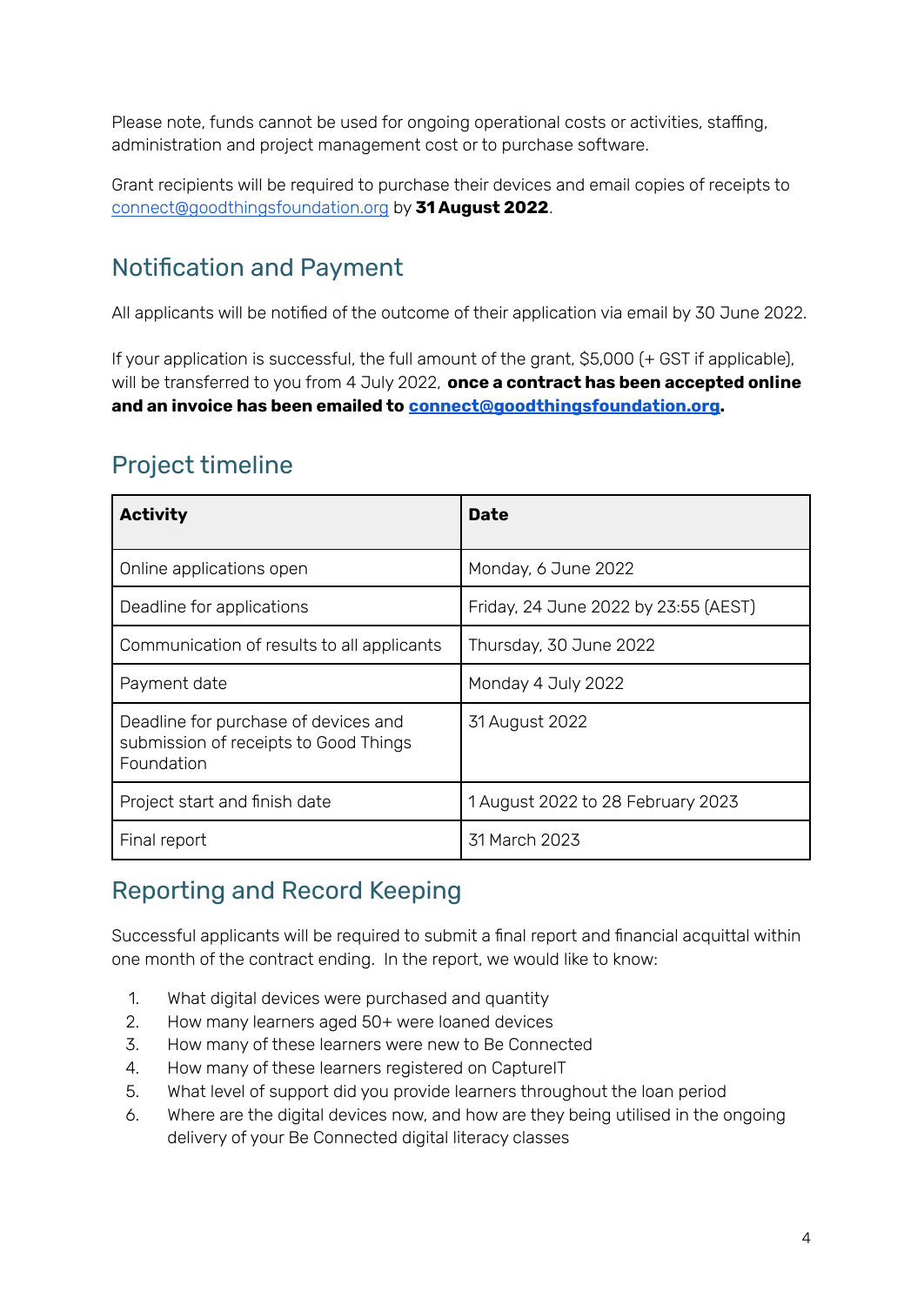- 7. How the grant funds were spent please include an expenditure statement, certified correct by an office holder in your organisation, accounting for the expenditure of grant funds
- 8. Learner journey and good news stories please share some quotes/stories from learners so Good Things Foundation can create case studies

#### Retention of records

All grant recipients are required to keep original receipts or other documents, which account for the expenditure of the grant, for up to five years after the grant was awarded.

#### Grant Terms and Conditions

Please ensure you have read the grant Terms and [Conditions](https://www.beconnectednetwork.org.au/sites/default/files/2022-06-02_digital_devices_grant_round_5_-_terms_and_conditions.pdf) before you commence your application.

## How do I apply?

The application period is from 6 to 24 June, 2022. Please log on to the [Network](https://www.beconnectednetwork.org.au/grant-program) Partner site and submit your application online. You can see an example of the application form below.

#### Not a Network Partner?

Organisations need to be a part of the Be Connected Network to apply for a Building Digital Skills grant. If you are not yet a Network Partner, you can join using the [Joining](https://www.beconnectednetwork.org.au/join-the-network-step-1) the [Network](https://www.beconnectednetwork.org.au/join-the-network-step-1) page on our website. You can apply for the Digital Devices grant as soon as you submit the Join the Network form. Newly joined Network Partners will receive a phone call from one of our team members to welcome you to the Network and help process your application. There is no need to hold off on your Digital Devices grant application before this phone call.

# Application form

## Step 1 - Accessing application form

Please select your organisation from the drop down box - the organisation you select is the organisation you are applying for funding for. In this section you should only be able to see the organisations that are attached to your account - *Please note that you need to have your browser set to accept cookies*.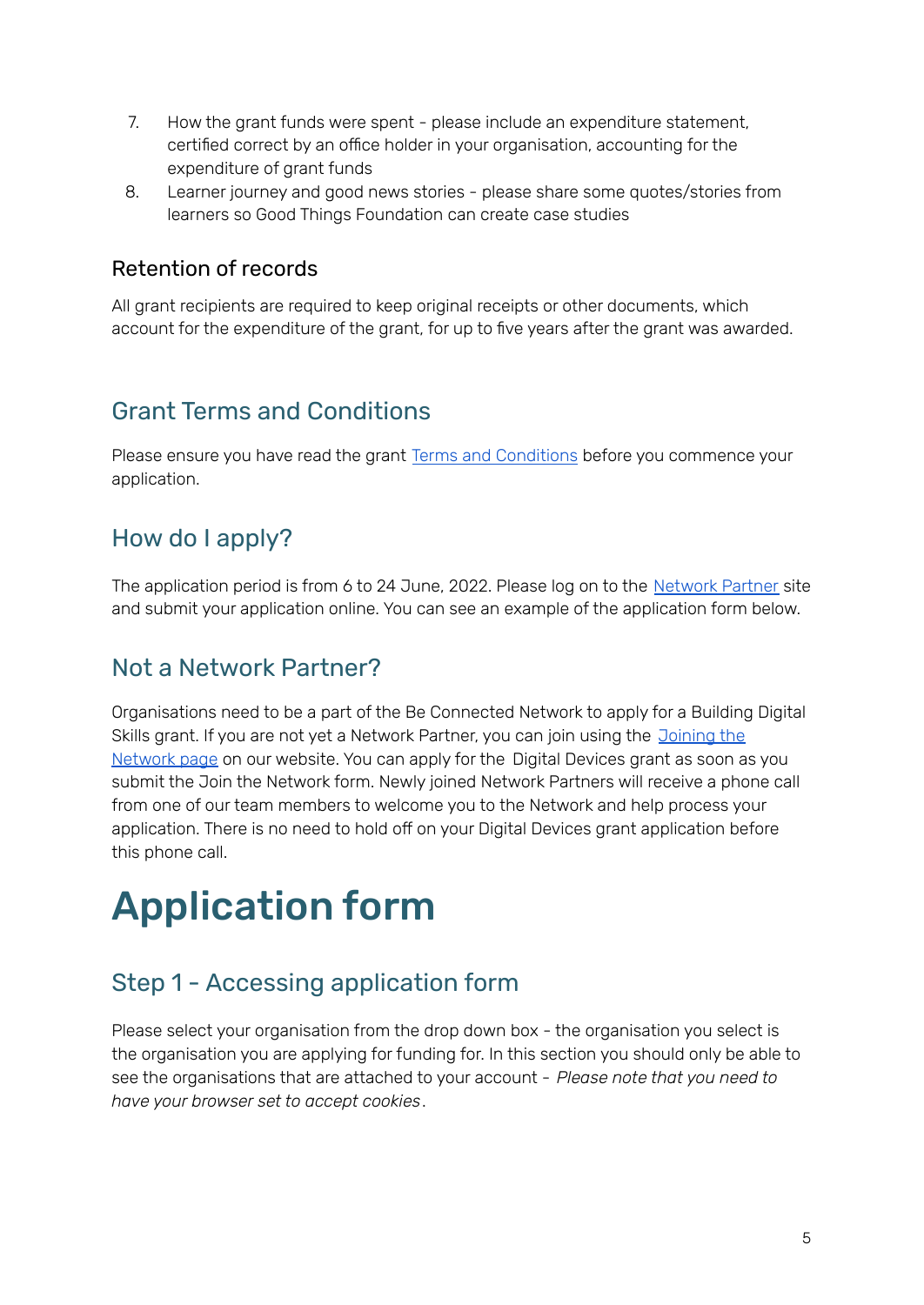# Step 2 - Application questions

#### **Organisation Details** (this section will be pre-populated)

- Organisation ID:
- Organisation Name:
- ABN:

#### **Contact Details** (this section will be pre-populated)

- First Name:
- Last Name:
- Email:

**How did you hear about this funding opportunity?** (dropdown box, please select from the following)

- Twitter
- Facebook
- Google search
- Linkedin
- Good Things Foundation (e.g. newsletter)
- Other funding site (e.g. Community Grants Hub)
- other

#### - **What evidence (local/regional/national) have you got to support the need for this project?**

*Please detail who will receive the loaned device and how they were identified*

*This question has a 200 word limit*

#### **- Please upload a detailed Project Plan** (you can access a project plan template [here](https://www.beconnectednetwork.org.au/sites/default/files/2021-07-22_ddg_project_plan_template.docx)

*The project plan should help demonstrate a clear approach to the project by outlining the key steps required and all tasks to be considered (for example, procurement of devices, managing the loan process, delivering digital skills training remotely, evaluation, reporting), as well as realistic timeframes to ensure the project can be completed by the proposed end date*

*This question has a 200 word limit*

#### **Impact and Assessment**

**- Please describe what outcomes you hope to achieve and how you will measure them**